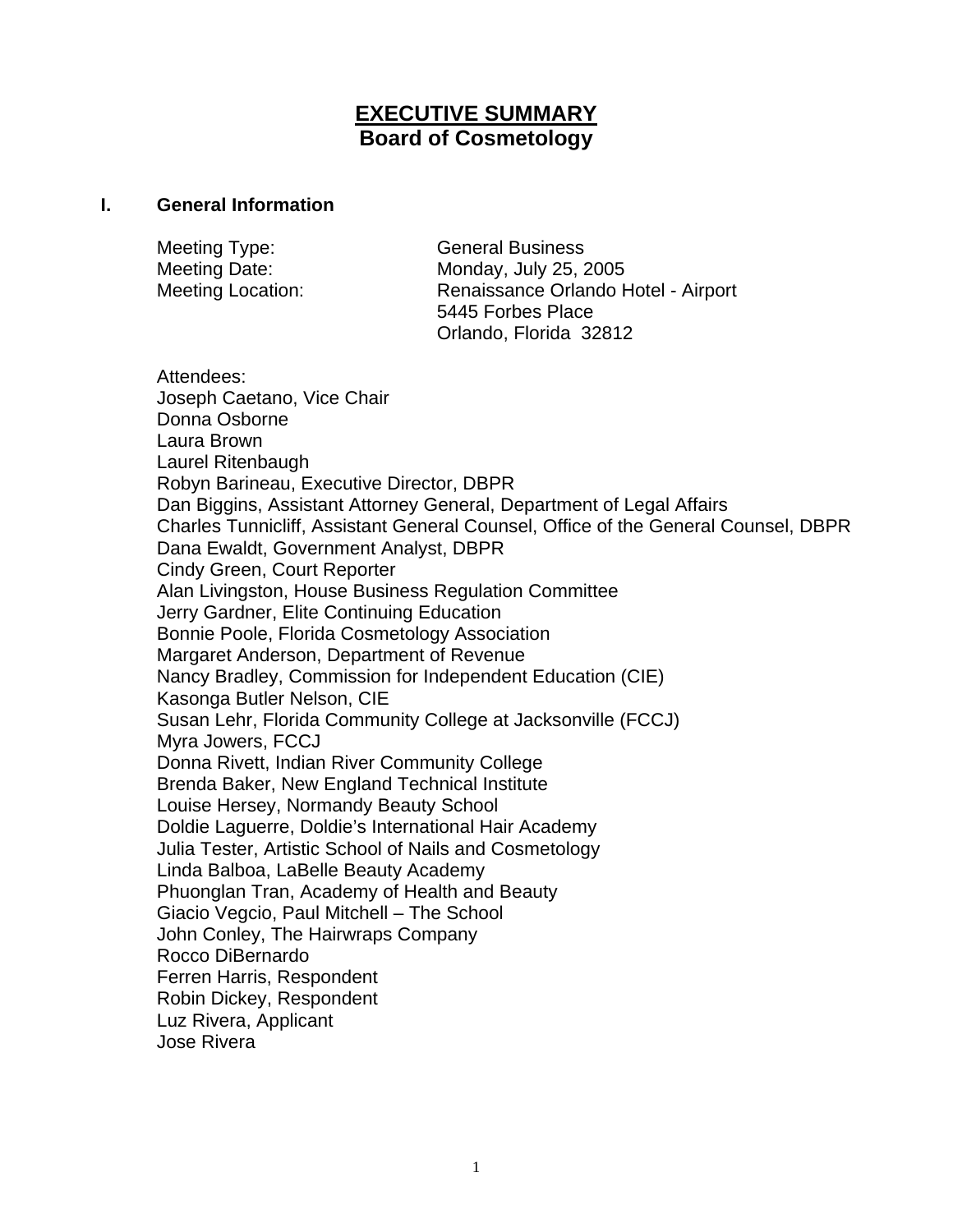### **II. Major Issues/Actions**

- Vice Chair Joseph Caetano excused Chair Mary Blanco's absence from the meeting due to Hurricane Dennis related problems and noted that Mr. Anthony White's absence from meeting was due to his being called out of town on business
- The board considered the following matters:
	- -1 proposed recommended order
	- -1 motion for reconsideration
	- -1 motion to vacate final order
	- -32 disciplinary cases
	- -1 cosmetology examination application
	- -3 hair braiding course applications
	- -1 hair wrapping course application
	- -1 body wrapping course application
	- -15 continuing education course applications
- Mr. Charles Tunnicliff, Assistant General Counsel, reported there are currently 202 cosmetology cases in the legal section
- Mr. Tunnicliff reported that final orders are not reported on licensee (individual or business) credit reports unless the department's collection attorney files suit against the licensee and obtains a final judgment against the licensee
- Ms. Margaret Anderson, Taxpayer Specialist with the Department of Revenue (DOR), addressed the board and gave a brief overview of the taxpaying responsibilities of a booth renter; Ms. Anderson also distributed brochures detailing the responsibilities of commercial renters and the penalties assessed for non-payment of taxes; she also added that she would be happy to offer seminars to educational facilities to inform students of their taxpaying responsibilities once they enter the workforce
- Mrs. Laura Brown resigned from the Chair position of the Legislative Committee and suggested Ms. Donna Osborne be assed to Chair this committee since she is actively involved with preparing the board's legislative initiatives; Vice Chair Caetano reassigned the Chair position of the Legislative Committee to Ms. Osborne
- Ms. Donna Osborne reported on her attendance at a recent Cosmetology Summit attended by community college, vocational school and high school educators; she added that it was an informative meeting and the group reached a general consensus on legislative initiatives; she added that she also met with Ms. Susan Lehr, Florida Community College at Jacksonville, Mr. Dan Washburn and Mr. Mez Varol regarding these initiatives
- Ms. Lehr reported on the legislative consensus reached at the Cosmetology Summit; she added that she has an August appointment with Representative Jennifer Carroll to discuss the legislative consensus but asked for the board's direction on their legislative initiatives and indicated she was empowered to speak on behalf of statewide public education faculty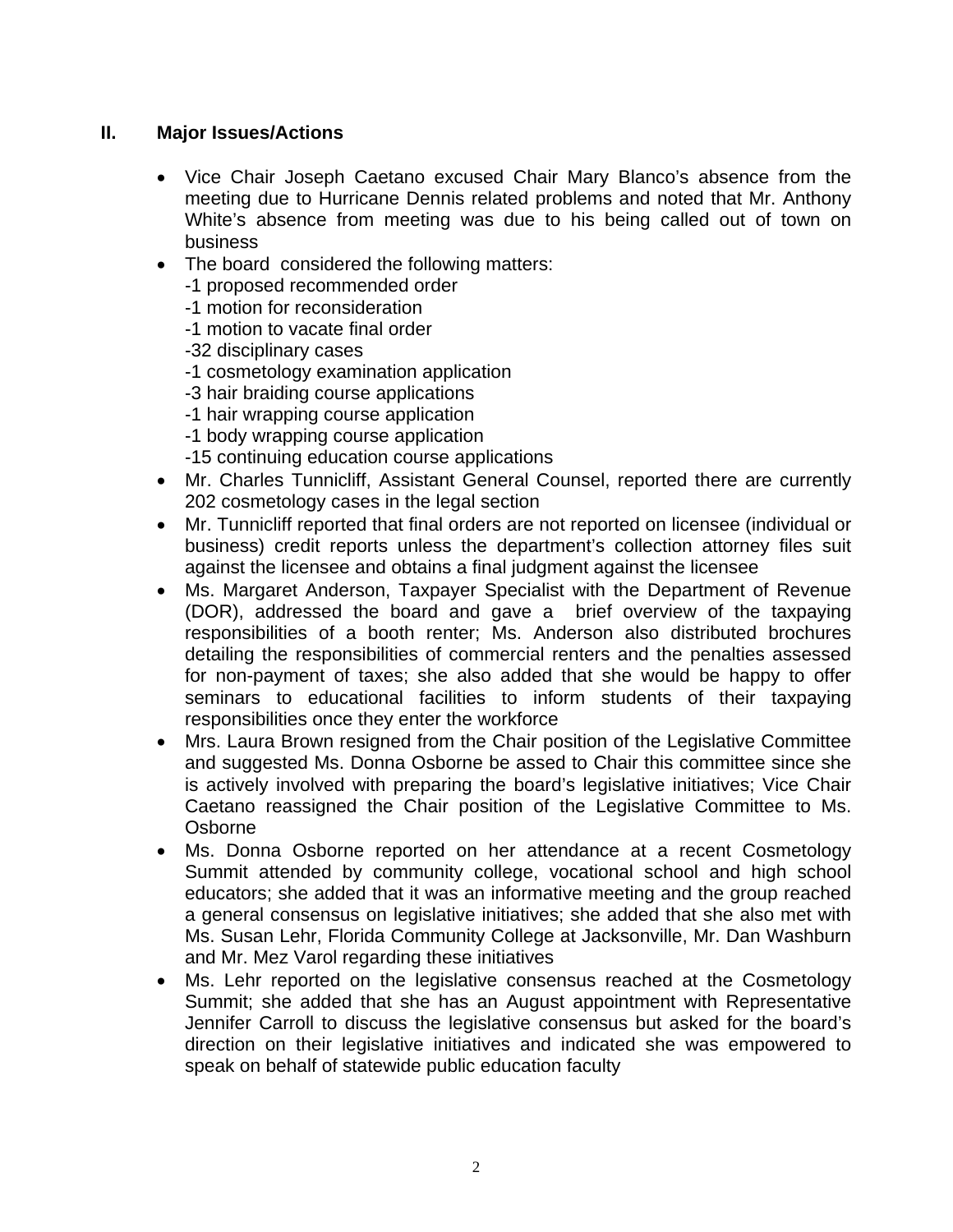- Ms. Kasonga Butler Nelson, Commission for Independent Education, informed the board that the private sector schools need to be actively involved in the process
- The board agreed to pursue legislation during the 2006 legislative session as follows:

-create a hair technician license; 1,000 educational hours required; and a written and practical examination required

-cosmetologist license; 1,800 educational hours required; and a written and practical examination required

-create an esthetician license; 600 educational hours required; and a written and practical examination required

-create a nail technician license; 350 educational hours required; and a written and practical examination required

-increase the educational hours for hair braiding from 16 to 40

-eliminate the body wrapping registration and incorporate body wrapping services in the esthetician program

-qualifications for licensure will include that the applicant is at least 16 years of age or has received a high school diploma or graduate equivalency diploma, or has passed an ability-to-benefit test, which is an independently administered test approved by the United States Secretary of Education as provided in 20 U.S.C. s. 1091(d)

-allow individuals from outside the U.S. to also apply for licensure by endorsement and allow work experience to be substituted for required educational hours as set forth by rule

-allow all current licensees/registrants to continue to use their current titles prior to the effective date of the legislation and students in current programs will be grandfathered-in based on current law until such time as specified in legislation

-eliminate the exemption for those individuals shampooing hair not to hold a license

-define body wrapping as follows: body wrapping, which is a treatment program that uses wraps for the purposes of cleansing and beautifying the skin of the body for aesthetic rather than medical or weight-loss purposes, is the application of oils, lotions, or other fluids to the body using wraps; body wrapping does not include manipulation of the body's superficial tissue other than that resulting from the application of the wrap materials

-incorporate language to allow barbers to work in cosmetology salons so long as a cosmetologist is employed in the salon (this same provision already exists for cosmetologists in barbershops)

-allow cosmetology services to be provided in a location other than a licensed salon when such services are performed in connection with a special event and are performed by a licensed person; all arrangements for the performance of such services in a location other than a licensed salon must be made through a licensed salon or school

-following fee caps were agreed upon:

\*hairstylists, estheticians, nail technicians or cosmetologists, fees for original licensing, license renewal, and delinquent renewal may not exceed \$50;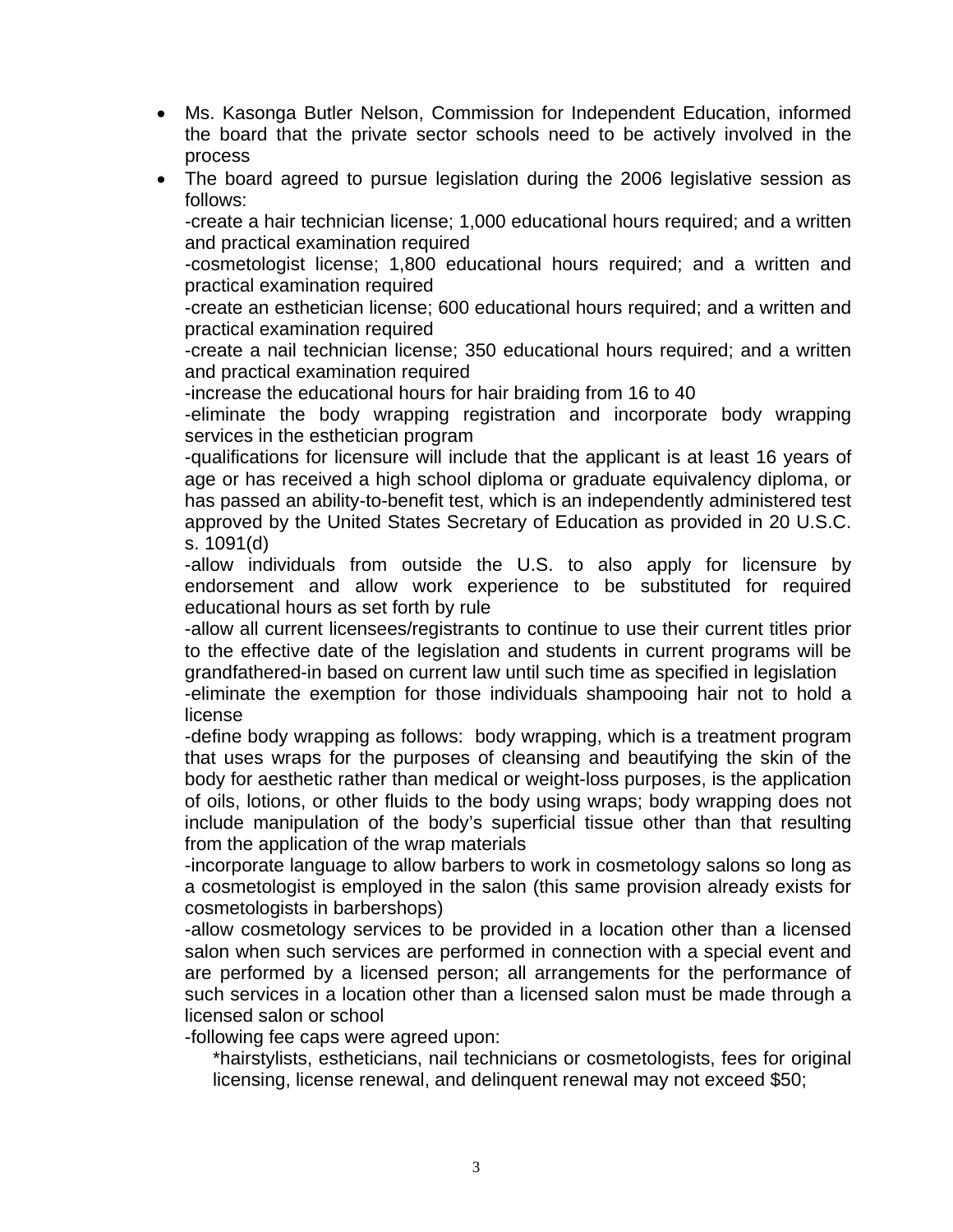\*hairstylists, estheticians, nail technicians, or cosmetologists, fees for endorsement application, examination, and reexamination may not exceed \$150

\*cosmetology salons and specialty salons, fees for license application, original license, license renewal, and delinquent renewal may not exceed \$100

\*specialty registrations, fees for application and endorsement registration may not exceed \$60

\*specialty registrations, fees for initial registration, registration renewal, and delinquent renewal may not exceed \$50

-booth rental legislation will be pursued as a separate bill

- Ms. Lehr reminded the board and the audience to consider the fiscal impact on requiring written and practical examinations for the hair technician, master cosmetologist, esthetician and nail technician licenses
- The board agreed to send Ms. Osborne as their representative to the National Interstate Council of State Boards of Cosmetology (NIC) annual conference in Washington, DC, in late August 2005
- Ms. Robyn Barineau, Executive Director, reminded the board of the continuing education initiative; she reminded the board that licensees not meeting all continuing education requirements would not be allowed to renew their licenses; she added that renewal notices have been mailed, by first class mail, to current, actives licensees as well as delinquent licensees along with an insert reminding them of their responsibility to meet all continuing education requirements and that they would not be allowed to renew until all continuing education requirements were met; she informed the board that individuals who paid their renewal fees but did not comply with continuing education requirements would be notified upon receipt of their renewal payment that until all continuing education requirements were met, their license would not be renewed; Ms. Barineau informed the board of the department outreach informing licensees of the seriousness and ramifications of not completing their required continuing education
- Ms. Barineau informed the board that the financial statement for the period ending March 31, 2005, the NIC and National Commission of Cosmetology Arts & Sciences, Inc. (NACCAS) documentation, letter from Deputy Secretary Edwards to Chair Blanco regarding budget input, and the Complaints and Investigative Statistics Report was included in the agenda for informational purposes
- Mr. Dan Biggins, Assistant Attorney General, mentioned the draft disciplinary guidelines, and the board agreed to table this matter and the Sunshine Law/Ethics Information for discussion at the next board meeting
- Mr. Biggins indicated that the filed amendments to rules 61G5-18.0011 and 61G5-20.002, Florida Administrative Code, should be effective on or about August 1, 2005
- Mr. Rocco DiBernardo distributed materials relating to booth rental information including the licensure requirements in several other states; he added that seventy percent of cosmetology licensees are booth renters